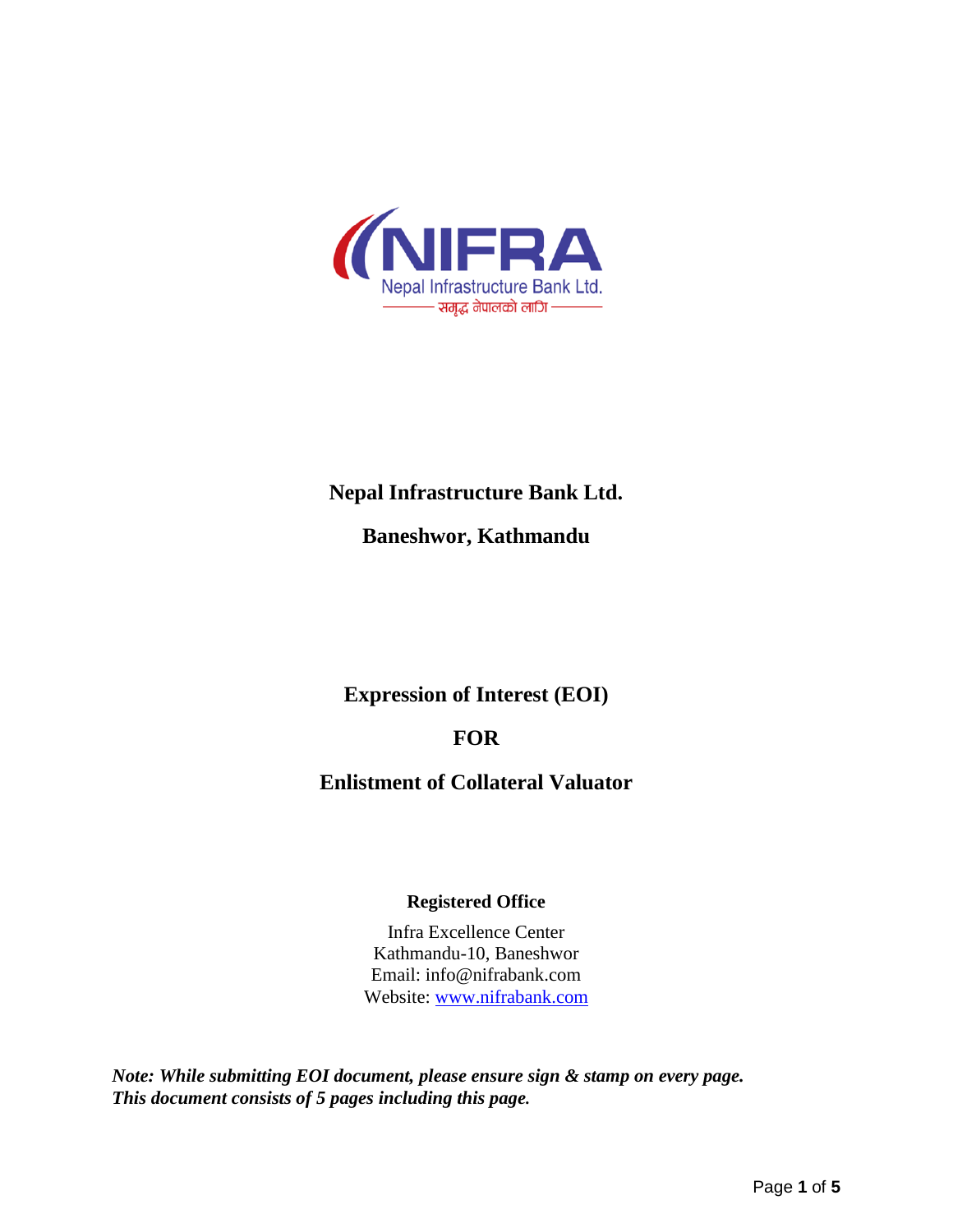## **Eligibility Criteria of Valuators**

- a. The Firm/Company having following qualifications shall be eligible to act as valuator for NIFRA: Registered with objective to provide valuation and/or technical/financial consulting service.
- b. In operation since last 3 three years and has experience in doing valuation and/or providing technical/financial consulting service to at least other two BFIs.
- c. Adequate human resource (Engineers and Other staffs) and Equipment as required by the bank during the notice for enlistment/engagement of valuators and/or Technical/Financial Consultant.

### **Documents Required for enlistment**

The notarized copies of following documents along with Security Deposit of NPR 300,000 in the form of Cash or Bank Guarantee is required to be furnished by the interested Valuer(s) to be enlisted:

- a. Copy of Memorandum & Articles of Association/Partnership Deed duly registered with the appropriate authority viz. Office of Company Registrar.
- b. Copy of Certificate of incorporation of the Company/Firm.
- c. Resolution of the company/Firm for enlistment giving/showing/assigning authorized person to sign all the papers, documents indemnity, report/certificate etc. on behalf of the Company/Firm.
- d. Copy of VAT Registration Certificate.
- e. Copy of up-to-date Professional License .
- f. Copy of up-to-date Income Tax Clearance Certificate.
- g. Experience Certificate of the firm/company.
- h. Curriculum Vitae (CV) of the Engineers and Valuers along with Photograph of key personal of the firm/company.
- i. Detail Address of the office (with supporting documents).
- j. Membership Certificate of Nepal Engineering Council for the Engineers in a team.
- k. Reference letter from at least two current employer banks.

*For Bank Deposit, the bank detail is as follows: Account name: NEPAL INFRASTRUCTURE BANK LIMITED Account No: 0010100002738201 Bank Name: Citizens Bank International Ltd. Branch: Durbarmarg* 

The original voucher of bank deposit Or Original Bank Guarantee has to be included in application.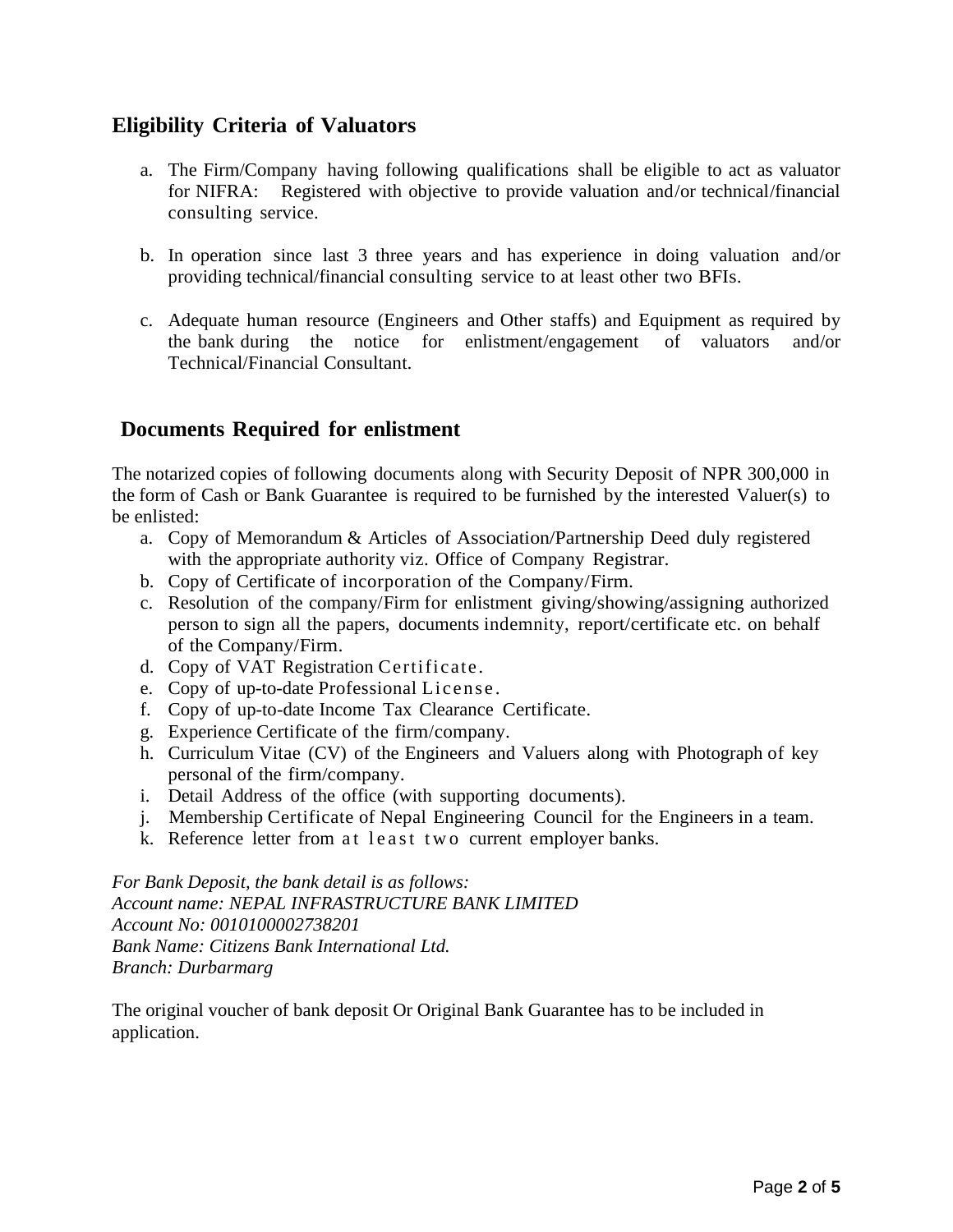**Note:** Non-submission of the required documents and non-compliance of mandatory requirement as mentioned above may lead to the disqualification of the proposals.

- 1. EOI document is to be submitted within 15 days from the date of this notice at Bank's Registered Office, Kathmandu-10, Baneshwor.
- 2. Incomplete EOI and EOI received later than the date/time mentioned above shall not be entertained.
- 3. The Bank reserves all the rights to accept or reject the proposals fully or partially at its sole discretion without assigning any reasons whatsoever.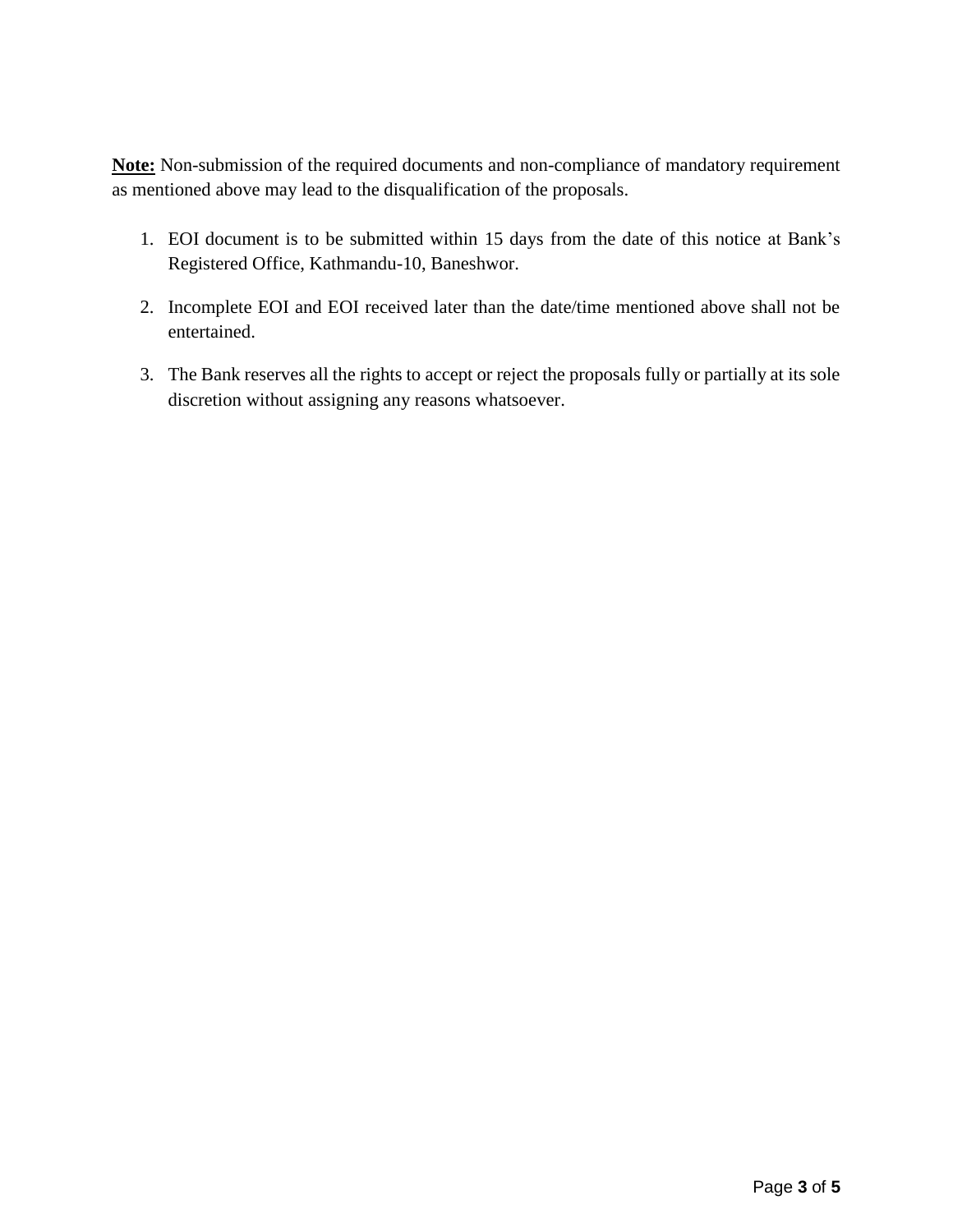### **APPLICATION LETTER**

#### *[Must be in Applicant's Letter Head]*

**Date:** 

**Infra Excellence Center Nepal Infrastructure Bank Ltd. Registered Office Baneshwor, Katmandu.** 

Subject: Submission of Expression of Interest.

Dear Sir / Madame,

This has reference to Expression of Interest (EOI) Notice dated ………………… published in **Aarthik Abhiyan National Daily** for enlistment purpose; we hereby submit our interest to be enlisted as a valuation consultant in your bank.

All the instructions mentioned above are fully acceptable to us.

| <b>Authorized Signature:</b> |  |
|------------------------------|--|
| Name and Title of Signatory: |  |
| <b>Contact Number:</b>       |  |
| Email Address:               |  |